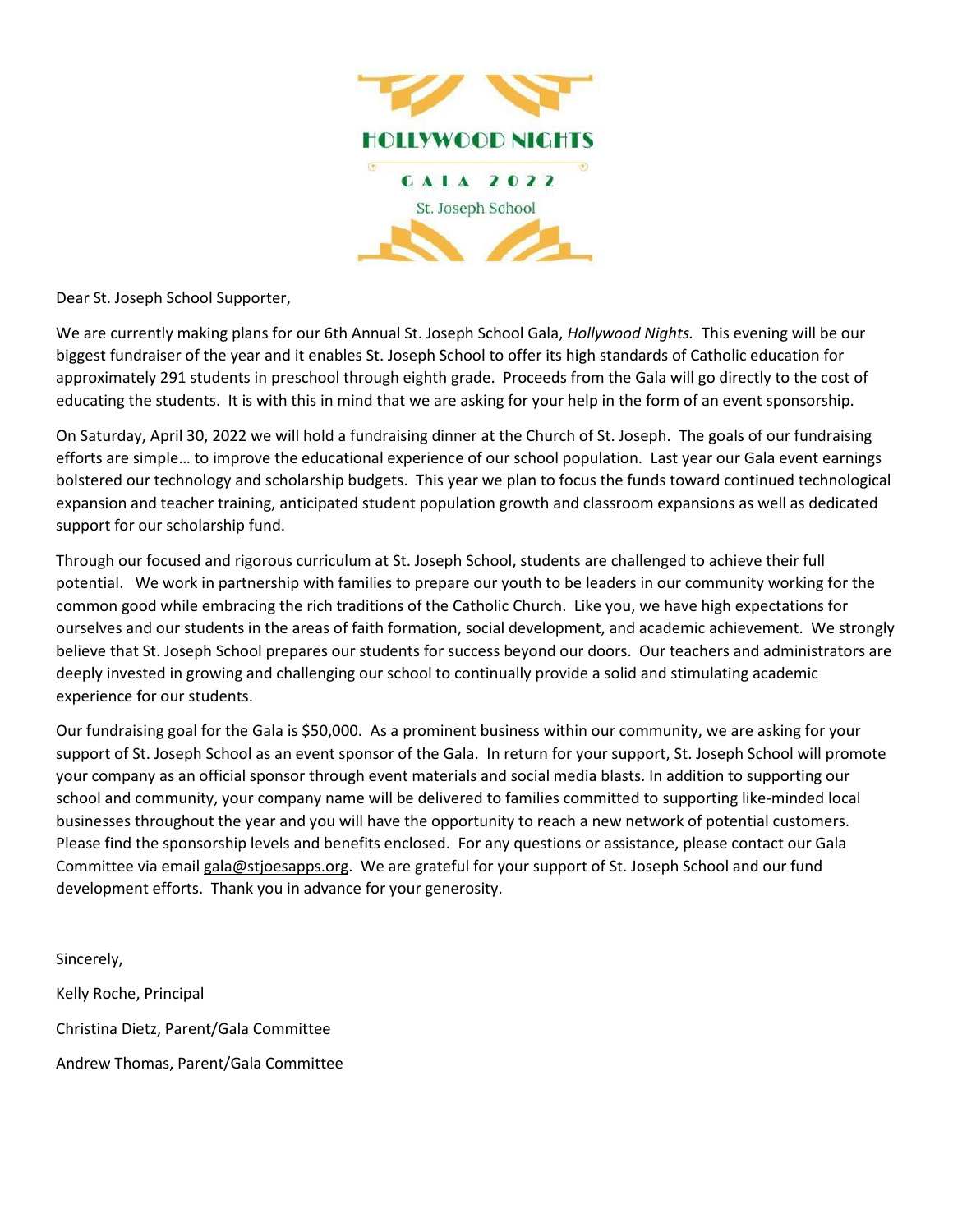# **2022 Gala Sponsorship Packages**

We are excited to offer four options for supporting St. Joseph School. Please place a check by the desired package.

# \_\_\_\_**Academy Award Level Sponsor- \$5000**

- Reserved table, drink tickets and gift for 16.
- Company logo on all Gala materials, including invitations.
- Introduction at event.
- Advertising on St. Joseph School and Parish communications
- Social media blast prior to event.

## \_\_\_\_**Emmy Level Sponsor- \$2,500**

- Reserved seating, drink tickets and gift for 8.
- Company logo on all Gala materials, including invitations.
- Introduction at event.
- Advertising on St. Joseph School communications
- Social media blast prior to event.

# \_\_\_\_**Golden Globe Level Sponsor- \$1,000**

- Reserved seating for 6.
- Company logo on all day of Gala materials.
- Advertising on St. Joseph communications
- Social media blast prior to event.

#### \_\_\_\_**Screen Actors Guild Level- \$500**

- Reserved seating for 4.
- Company logo on all day of Gala materials.
- Advertising on St. Joseph School communications

#### \_\_\_\_**Tony Award Level- \$250-\$499**

- Reserved seating for 2.
- Company name on all day of Gala materials.

#### \_\_\_\_**Critics Choice Level- \$100-\$249**

● Company name on all day of Gala materials.

#### (payment information on reverse side)

| <b>Company Name</b>    |  |
|------------------------|--|
| <b>Mailing Address</b> |  |
| <b>Contact Person</b>  |  |
| <b>Phone Number</b>    |  |
| <b>Email Address</b>   |  |